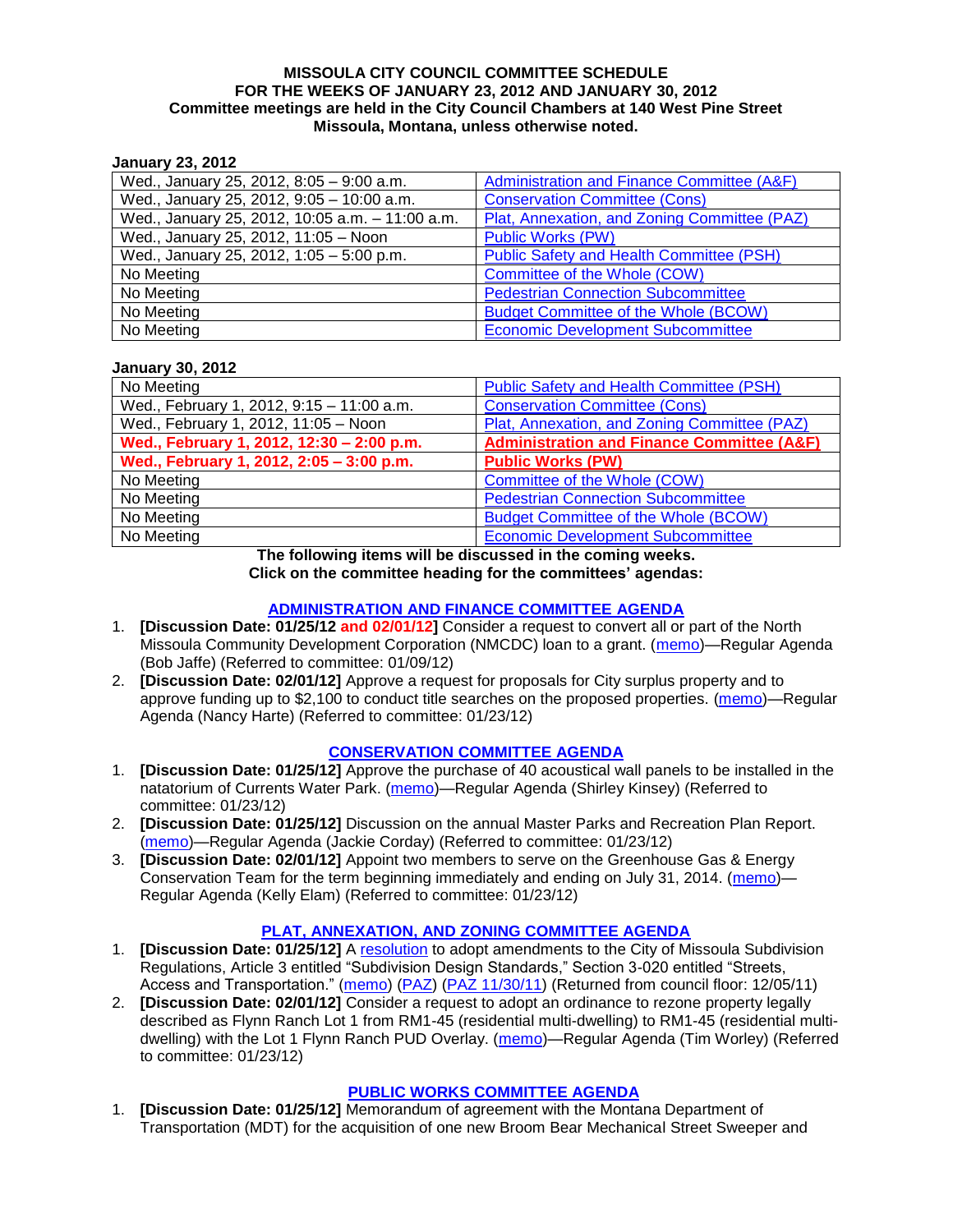authorize the payment of the Montana Air and Congestion Initiative (MACI) local match funds of \$27,262 to the Montana Department of Transportation. [\(memo\)](http://www.ci.missoula.mt.us/DocumentView.aspx?DID=8014)—Regular Agenda (Jack Stucky) (Referred to committee: 01/23/12)

- 2. **[Discussion Date: 01/25/12]** Resolution declaring certain City of Missoula property as surplus and authorizing disposal. [\(memo\)](http://www.ci.missoula.mt.us/DocumentView.aspx?DID=8017)—Regular Agenda (Jack Stucky) (Referred to committee: 01/23/12)
- 3. **[Discussion Date: 01/25/12]** Consider an exception to MMC Chapter 9.30 Noise Control during construction of the Main Street Pavement Preservation Project by the Montana Department of Transportation (MDT). [\(memo\)](http://www.ci.missoula.mt.us/DocumentView.aspx?DID=8015)—Regular Agenda (Kevin Slovarp) (Referred to committee: 01/23/12)
- 4. **[Discussion Date: 01/25/12]** Award the purchase of one (1) 2012 GMC Sierra 1500 4 Wheel Drive pickup to Bennett Motors of Great Falls, Montana, in the amount of \$23,488, for the Waste Water Treatment Plant. [\(memo\)](http://www.ci.missoula.mt.us/DocumentView.aspx?DID=8018)—Regular Agenda (Jack Stucky) Referred to committee: 01/23/12)
- 5. **[Discussion Date: 01/25/12 and 02/01/12]** Report from Pedestrian Subcommittee on possible sidewalk funding options. [\(memo\)](http://www.ci.missoula.mt.us/DocumentView.aspx?DID=7922)—Regular Agenda (Marilyn Marler) (Referred to committee: 01/09/12)
- 6. **[Discussion Date: 02/01/12]** Resolution to order curb and sidewalk improvements adjacent to properties in the Arthur Avenue – Beckwith Avenue to South Avenue area, Project 11-018. [\(memo\)](http://www.ci.missoula.mt.us/DocumentView.aspx?DID=8016)-Regular Agenda (Monte Sipe) (Referred to committee: 01/23/12)

# **[PUBLIC SAFETY AND HEALTH COMMITTEE AGENDA](http://www.ci.missoula.mt.us/DocumentCenterii.aspx?FID=836)**

- 1. **[Discussion Date: 01/25/12]** Authorize the Mayor to sign a lease agreement with between City of Missoula and Inspiring Development LLC for commercial office space to be occupied by the multi-agency drug task force. [\(memo\)](http://www.ci.missoula.mt.us/DocumentView.aspx?DID=8012)—Regular Agenda (Mark Muir) (Referred to committee: 01/23/12)
- 2. **[Discussion Date: 01/25/12]** Presentation and discussion of City of Missoula Police Dept. response to sexual assault crimes. [\(memo\)](http://www.ci.missoula.mt.us/DocumentView.aspx?DID=8013)—Regular Agenda (Caitlin Copple, Adam Hertz, Bob Jaffe, Marilyn Marler, Dave Strohmaier, Alex Taft, Cynthia Wolken, Ed Childers) (Referred to committee: 01/23/12)

#### \*\*\*\*\*\*\*\*\*\*\*\*\*\*\*\*\*\*\*\*\*\*\*\*\*\*\*\*\*\*\*\*\*\*\*\*

#### **The following items have been referred to City Council committees, but the committees will not discuss them in the coming week:**

## **PUBLIC SAFETY AND HEALTH COMMITTEE**

- 1. Police Department Update Ongoing in Committee. (Mark Muir)
- 2. Fire Department Update Ongoing in Committee (Jason Diehl)
- 3. Health Department Update Ongoing in Committee. (Ellen Leahy)
- 4. Eat Smart Coalition information. [\(memo\)](http://www.ci.missoula.mt.us/DocumentView.aspx?DID=6776)—Regular Agenda (Jason Wiener) (Referred to committee: 07/11/2011)
- 5. Discuss revisiting cell phone restrictions. [\(memo\)](http://www.ci.missoula.mt.us/DocumentView.aspx?DID=7420) Regular Agenda (Dave Strohmaier) (Referred to committee: 10/17/11)
- 6. Discuss air quality issues related to railroad operations in and through Missoula. [\(memo\)](http://www.ci.missoula.mt.us/DocumentView.aspx?DID=7495)—Regular Agenda (Dave Strohmaier) (Referred to committee: 10/24/11)

# **CONSERVATION COMMITTEE**

- 1. Discuss the city's strategy to complete a boundary survey of Greenough Park. [\(memo\)](http://www.ci.missoula.mt.us/DocumentView.aspx?DID=5875)—Regular Agenda (Dave Strohmaier) (Referred to committee: 04/04/2011)
- 2. Approve and authorize the Mayor to sign an amendment to the agreement with Territorial Landworks, Inc. (TLI) in an amount not to exceed \$136,702.37 for professional services, including engineering, surveying, and construction management for Project #PR 08-02 GCT, Grant Creek Trail, CTEP #STPE 8199(105). [\(memo\)](http://www.ci.missoula.mt.us/DocumentView.aspx?DID=7494)—Regular Agenda (Dave Shaw) (Referred to committee: 10/24/11)

# **PLAT, ANNEXATION & ZONING COMMITTEE**

- 1. Annexation. (see separate list at City Clerk's Office for pending annexations) (Ongoing in Committee)
- 2. Request to rezone the property legally described as Lot 3 of Scott Street Lots Subdivision, located in Section 16, T13N, R19W, P.M.M. form D (Industrial) to I-1 (Light Industrial), based on the finding of fact and conclusions of law. (PAZ [05/21/08\)](ftp://ftp.ci.missoula.mt.us/Packets/Council/2008/2008-06-02/080521paz.pdf) (Returned from Council floor: 6/2/08)
- 3. Ongoing discussion of City planning issues with members of the Planning Board.—Regular Agenda (Bob Jaffe) (Referred to committee: 3/20/06)
- 4. Resolution repealing resolution No. 7404 and declaring the annexation of Lots 53 and 54 Dinsmore's Orchard Homes No. 5 null and void. [\(memo\)](http://www.ci.missoula.mt.us/DocumentView.aspx?DID=5349)—Regular Agenda (Jessica Miller) (Referred to committee: 01/10/2011)